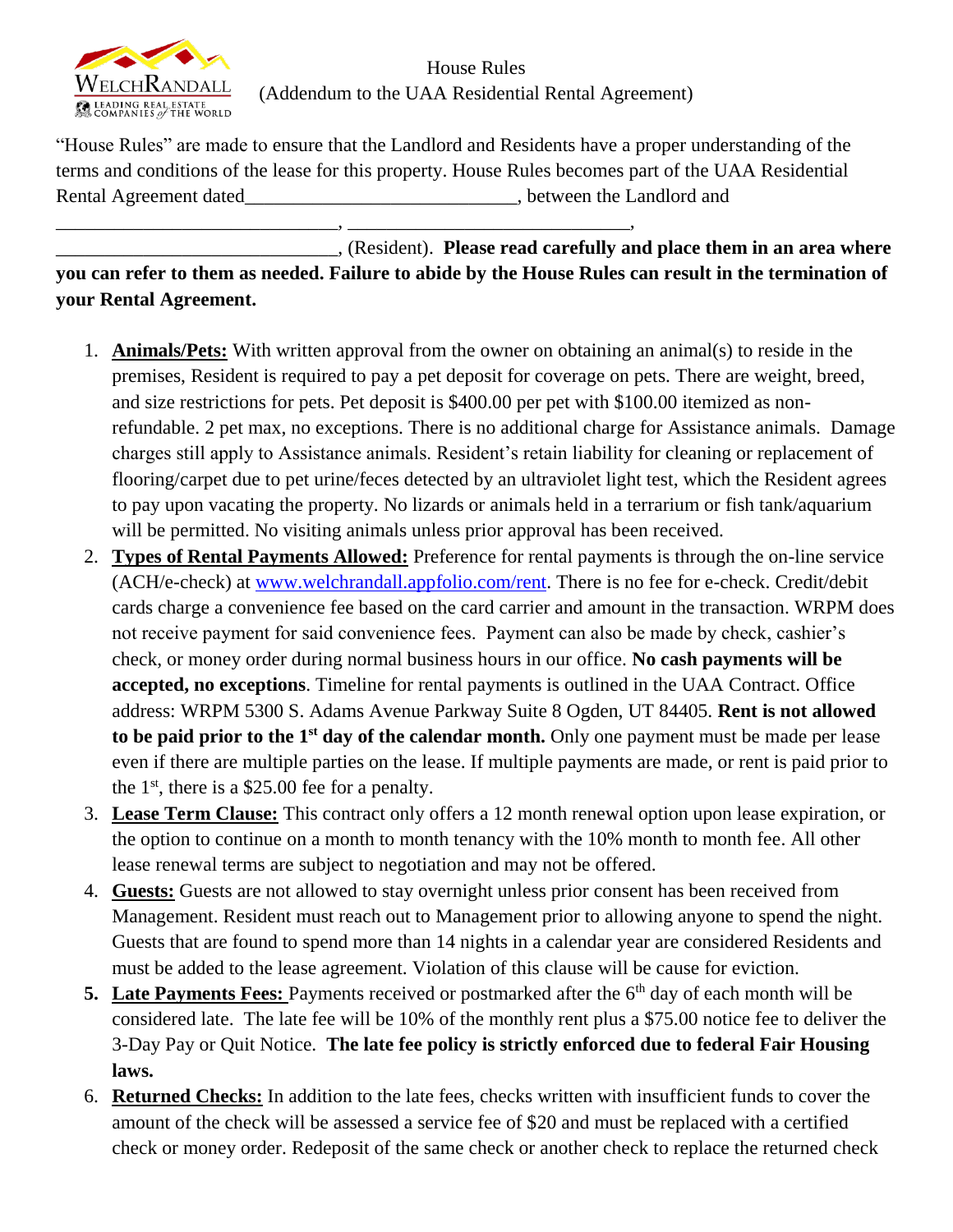will not be accepted.

- 7. **Neighbors/HOA Rules**: Please remember that you live in a neighborhood that has certain expectations of how the Resident should act and how the property should be maintained. Please respect those expectations. Complaints from Cities and HOAs will be promptly acted upon and fines will be the Resident's full responsibility to pay.
- 8. **Requirement for Turning in Written Notice on Repairs and Access to the Property:** As stated in the Repairs clause of the lease, the Resident accepts the premises as being in good condition unless otherwise noted in writing upon move in. All service/maintenance issues and requests are to be sent to the Management Company online through the Maintenance Tab on their tenant portal which is considered to be received in writing, or by calling #801-399-5883 during business hours of 9am to 5pm Monday to Friday. A work order is not considered received in writing by emailing a WRPM staff member. The Resident agrees to give access to the Owner, PM Company, or other maintenance personnel to make necessary repairs. Except in cases of "emergency" or "habitability" issues, the Resident agrees to pay for after-hour and holiday service requests if applicable according to State & Federal Labor Laws when they submit an after-hour emergency work order that is not an emergency.
- 9. **Landlord Paid Expenses:** Owner Expenses include, but are not limited to: "normal wear and tear" of carpet, flooring, appliances, paint, undersized equipment/systems, replacement of appliances or systems not related to Resident's improper use, structural or system deficiencies, manufacturer's defects, routine maintenance of heating, air conditioning, and sprinkler systems, improper installation, repairs as a result of fire, freeze, flood, power failure, accidents, inspections, and code compliance.
- 10. **Resident Paid Expenses:** These items include but are not limited to the following: all battery operated items including thermostats and detectors (CO2 detectors included), costs of labor and material for re-installing smoke detectors that were removed by resident without permission from Management even if the detector was faulty, any malfunctions caused by improper operation, cracked, collapsed or crushed components, unnatural moisture damage, snaking or unclogging of all drains unless caused by tree roots, interior or exterior faucets, spigots, or plumbing stoppages or clogging except due to roots or that require excavation, garbage disposal clogging/blockages not caused by motor failure which is wear & tear, failure to clean or maintain the premises including all of the plumbing and sprinkler systems, stains, improper previous or attempted repairs, all interior and exterior pest control (including removal of or damage by rodents) or pet/pest damage, damage by intent or neglect, failing to report a maintenance repair resulting in more property damage, misuse resulting in needed repairs, toxic materials, all system filters including HVAC and appliances, vandalism, wall/cabinet or paint damage, wall repair including full touch-up of all nail holes at the property, sanding, priming, and wall to wall painting (spot touch-up painting will not be accepted), broken or damaged windows, problems of mold, mildew, rot, or fungus, clutter or trash removal, electrical surge overload, missing parts, service requests for non-emergency service outside of normal business hours which is billed at the prevailing rate of time and a half, work performed by contractors that were not authorized by WRPM as mentioned in Repairs Clause of UAA Lease. This also includes maintenance requests that could have been repaired through the troubleshooting method that WRPM provides to the Resident if Resident does not complete the troubleshooting method, resulting in an unnecessary service call and charge. As noted in previous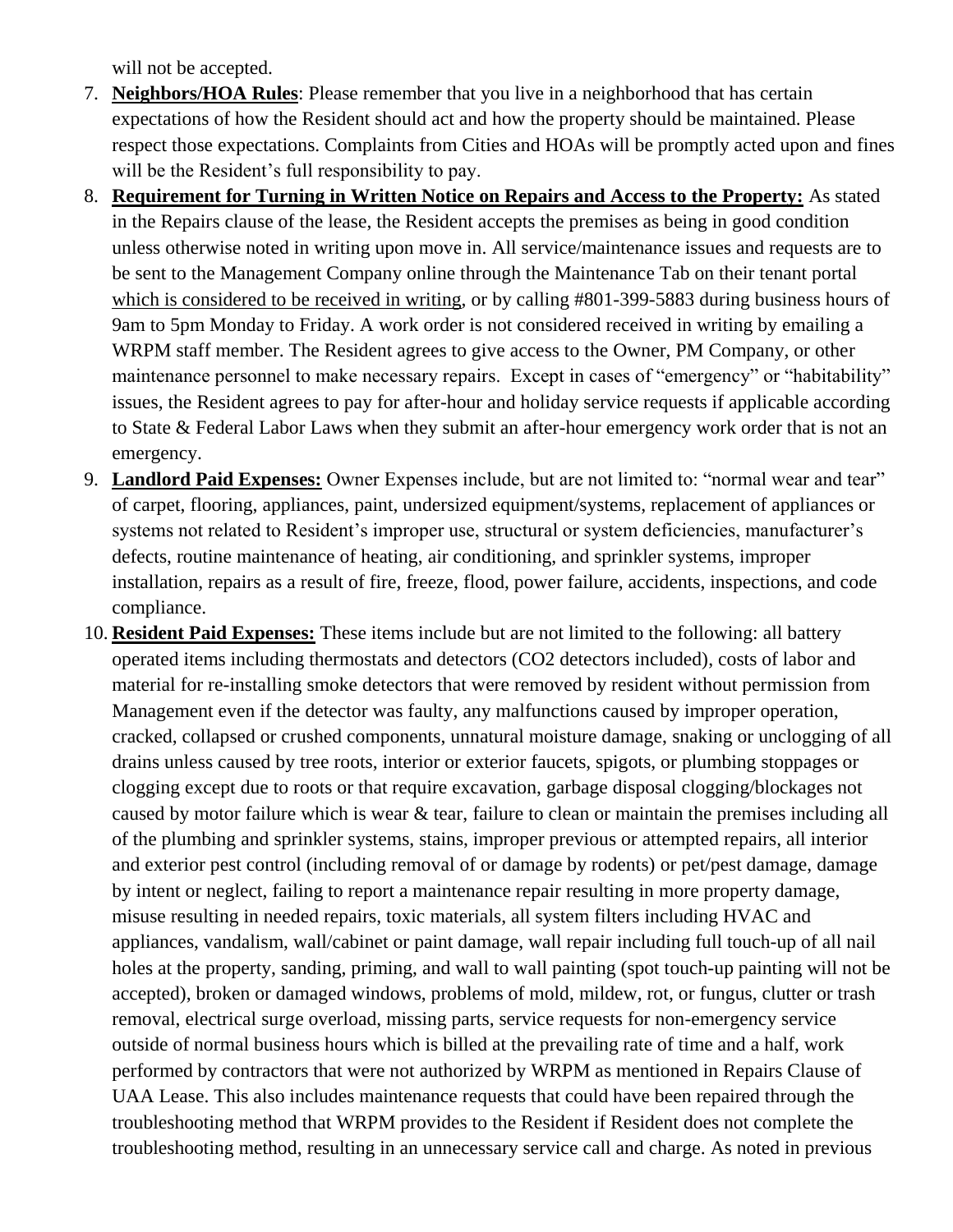clause, Resident is responsible for payment of the entire invoice for after-hours maintenance emergencies they turn in which are not an emergency. These charges will be the responsibility of the Resident to pay within 5 days of the invoice. The Owner should be notified by the Resident in writing of any needed repairs and Owner shall schedule a contractor. Appliances shall be in good working condition at all times. The Resident shall not remove property belonging to the Landlord for any reason without written permission. Missing items will be billed at replacement cost to the Resident. Some owners purchase Home Warranty Programs to ensure that Resident requested repairs are made. Where the Warranty is available, the Owner and the Resident agree that the Owner pays the monthly premium to cover the cost of repairs or replacement coved in the Warranty; the Resident's liability is limited to a one-time service fee (currently \$65) for each service call. If there are any questions, please contact the Owner in advance of any action. Unpaid repair and maintenance fees will be subject to interest at 12% per annum per month & vendor interest charges, and deducted from the security deposit as allowed by the UAA Lease. Resident will need to replenish the deposit within 5 days. Residents can purchase inexpensive warranty insurance to limit the cost of maintenance. Re-contracting of the lease is a \$150.00 fee to remove or add any Lessee (application fees are required and separate from re-contracting fees). Management authorizes only 1 re-contracting per lease and no more. Resident shall be responsible for any billing from Owner's agent for time spent pursuing collection against Resident.

11. **System filters and HVAC filters:** Residents are responsible to change all system filters every 30 days, especially HVAC filters. Residents will be sent HVAC filters directly from Filter Easy, if they are signed up for this service. If it comes to the attention of Management that the residents have not changed their HVAC filter(s) for 6 months or longer, the Management company will immediately dispatch an HVAC company to visit the property and complete the following work at the sole expense of the resident(s): Pull the blower, check evaporators, change filter(s) associated with the system, clean out the inside of the furnace and the coils, and any other work deemed necessary by the HVAC technician that is caused as a result of negligence in changing the filter(s). Resident(s) are liable for any applicable damages caused to the HVAC unit as a result of negating to change the system filter(s), as determined by the HVAC company. All vendors must be dispatched by the Owner or Owner's Agent. Residents will be assessed the cost of the invoice, which will be due in full no later than the following month's rent. This policy is applicable to each HVAC unit within a property. Initials confirm Residents understand their responsibility to change system filter(s), and are responsible for the cost of repairs/damages as a result of not following the provisions in this clause.

Date:

12. **Filter Easy Clause:** In connection with the System Filters and HVAC filters clause above, the Filter Easy Clause strictly has to do with HVAC filters at the rental premises. A portion of Resident's total amount due per month, as charged in the Resident Fulfillment Program Fee enrolls the resident in the Filter Easy program. will be used to have HVAC filters delivered to their home approximately every 90 days by Filter Easy. Existing filters may be at the home. Resident shall properly install the filter that is provided within 2 days of receipt. Resident hereby acknowledges that the filters will be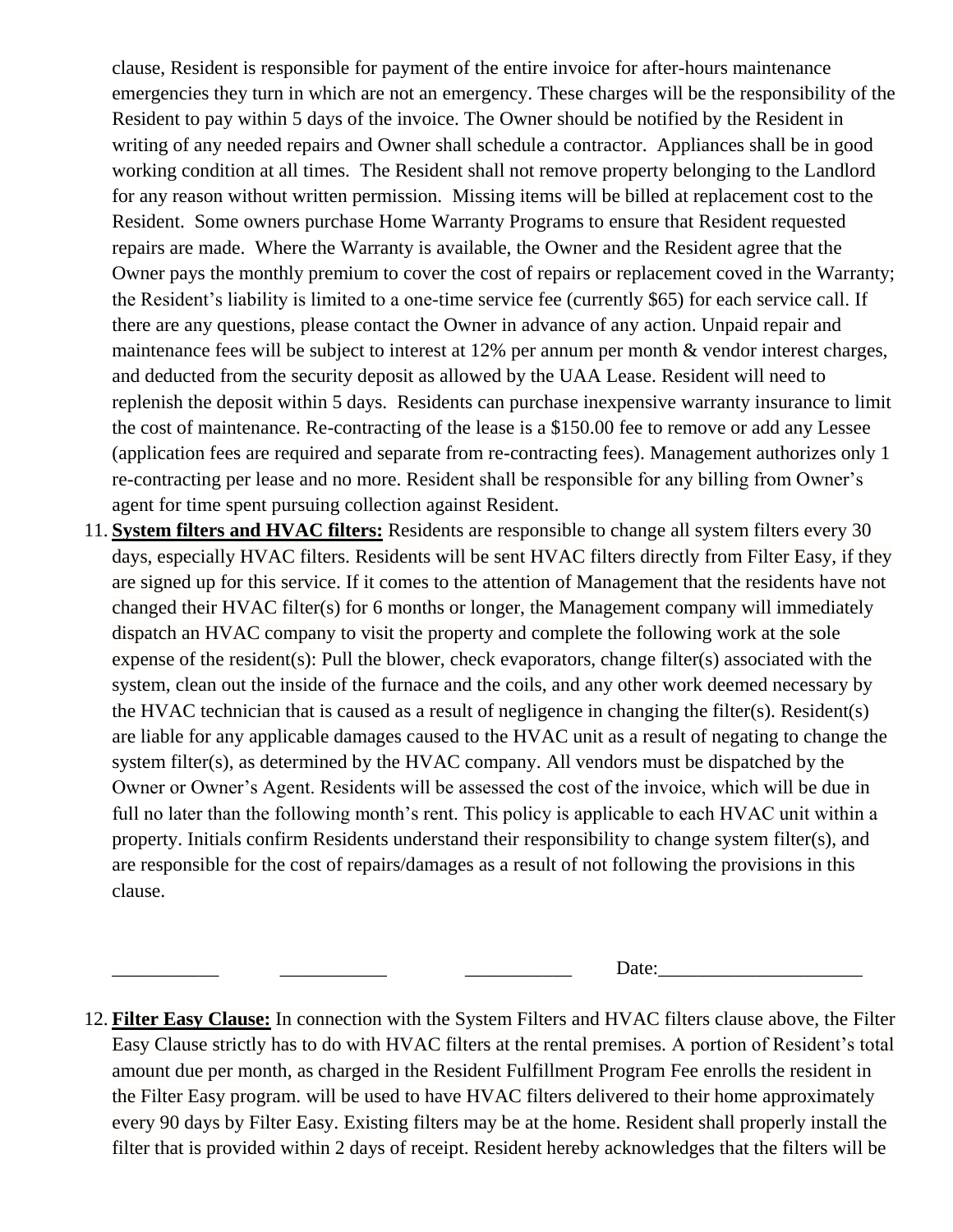dated and subject to inspection by Management upon reasonable notice to verify replacement has been timely made. If at any time Resident is unable to properly or timely install a filter, Resident shall immediately notify Management in writing. Resident's failure to properly and timely replace the filters is a material breach of this agreement, and Owner shall be entitled to exercise all rights and remedies it has against Resident. Resident shall be liable to Owner for all damages to the property, A/C or heating system, caused by Resident's neglect or misuse.

Date:

13. **Resident Fulfillment Program Fee:** It is our desire to help each of our residents enjoy a safe and peaceful residency at our rental properties. Welch Randall works with a variety of vendors and services to help provide the highest quality of service possible to all of our residents. Each month, residents pay \$25.00 per month, in addition to rent, towards this program. Please note the program cost is \$25.00 per property, not per resident. Program features include the following **Air Filter Delivery** - Each quarter, a personalized filter for your HVAC unit will be delivered to your rental unit for each of our residents. We have found if residents change their filters quarterly the air quality in the property can drastically increase and utility costs can be lowered \$5 - \$15 per month. Welch Randall has partnered with Filter Easy, the Country's #1 Filter Subscription Program to provide this service.

**Utilities Concierge Service** - Welch Randall has partnered with a company called Citizen Home Solutions to help you connect utilities to your rental property. This revolutionary utility service helps residents connect major utilities and can provide recommendations for satellite, internet and other additional services as desired. Please note there may be restrictions on what types of amenities (satellite dishes, internet, etc.) can be provided in various rental properties

**24/7 Maintenance Access** - Access to 24/7 Work Order Maintenance, including after-hours phone number and 24/7 online availability Access to AppFolio software program for online payments and other account features. Welch Randall employs a maintenance coordinator to help coordinate maintenance requests and also partners with third party companies to help make sure maintenance requests can be responded to in a timely manner.

**Enrollment in our Resident Advantage Program -** This program helps renters learn more about how to prepare to buy a home down the road and how to build your credit scores and connect with lenders. Welch Randall is one of only three companies along the Wasatch Front to participate in this program. Updates and opportunities will come to residents via email, text and phone periodically during the lease term.

- 14. **Liquid Furniture & Items:** No liquid filled furniture may be kept on the premises including and not limited to water beds. No fish tanks or aquariums of any size are allowed on the premises whether they are full of water or empty.
- 15. **Exterior Maintenance:** If the Exterior Maintenance Clause on the lease outlines exterior maintenance is the responsibility of the resident, we further clarify the responsibilities of that clause here. Requirements include trimming of all trees, all bushes, all greenery, grass, and any natural earth life on the premises, or even maintaining proper height control for weeds; cleaning out rain gutters of any leaves, debris, and all items; weeding of the yard and/or flower beds, or any areas needed on the premises; proper watering of the lawn, existing plants, trees, to prevent them from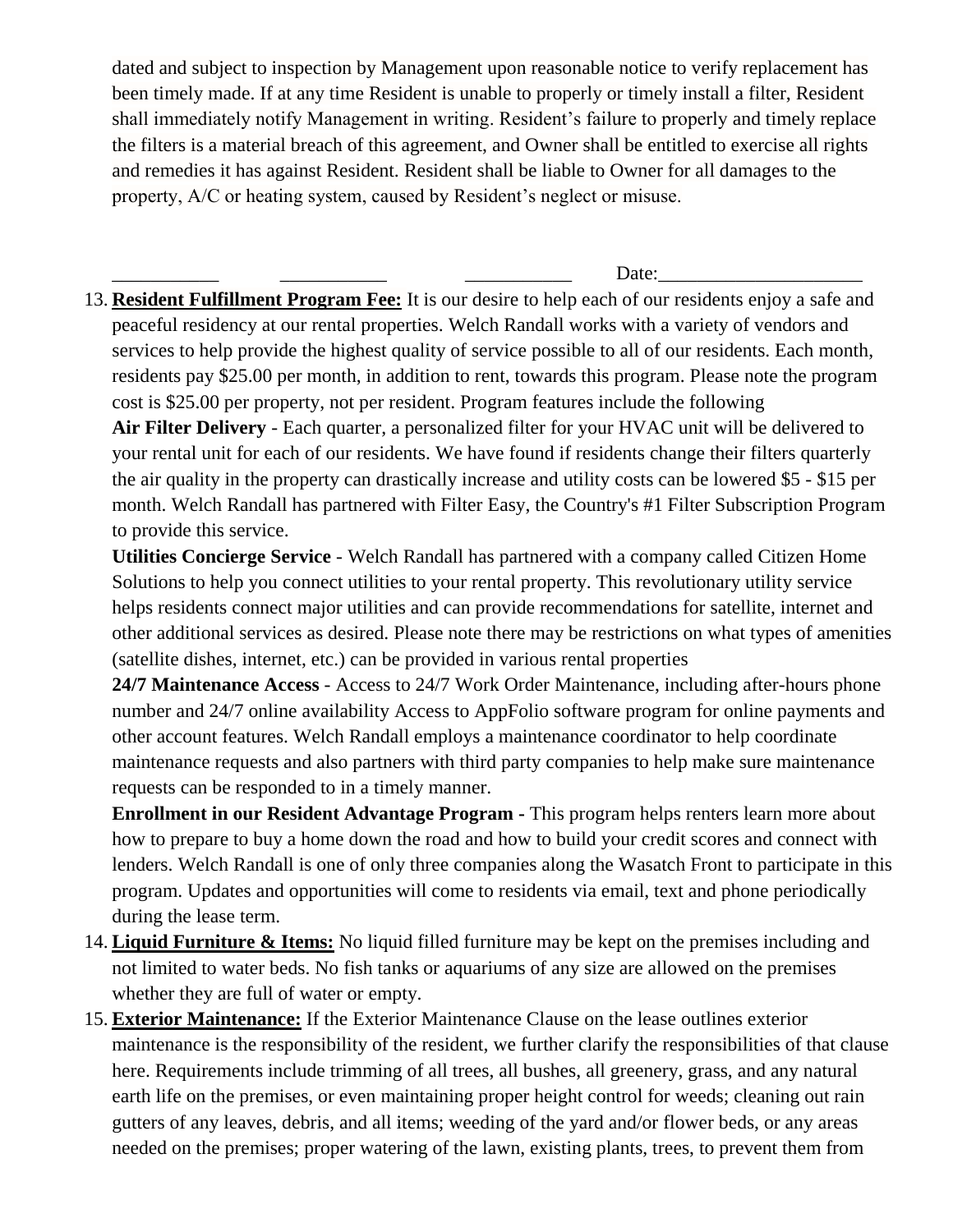dying. Resident understands landlord may serve proper notices for necessary enforcement of this clause if it is found negligence is causing the exterior not to be maintained, and such notices incur the appropriate service of notice fee. If the resident is negligent on maintaining the exterior, at any time the landlord reserves the right to change the terms of the lease with a 30 day notice to mandate the exterior is going to be maintained by a third party contractor, with all costs being the responsibility of the resident. Resident's initials confirm they acknowledge full responsibility and understand the provision of these requirement.

\_\_\_\_\_\_\_\_\_\_\_ \_\_\_\_\_\_\_\_\_\_\_ \_\_\_\_\_\_\_\_\_\_\_ Date:\_\_\_\_\_\_\_\_\_\_\_\_\_\_\_\_\_\_\_\_\_\_

- 16. **Move-In Inspection Form:** Resident is required to document all pre-existing damages to the property so that they are not held responsible for these repairs during tenancy or upon move-out. Resident is required to attach photos with all items noted on the move-in inspection form. Resident is given 14 days from the lease commencement date to complete this form and turn it into the Owner including photos. If Resident fails to do this, Owner will schedule an inspection at the cost of the Resident for the charge of \$75.00, to complete this pre move-in inspection form and take photos, if applicable. The purpose of this form is to protect the Resident's Security Deposit upon lease termination and help fully disclose property condition.
- 17. **Security Deposit Reconciliations:** The move out procedures and cleaning checklist are provided as assistance for how Management expects the property to be left upon move out. Any damages to the property upon move-out that were not noted on the Resident's pre-move in form, will be charged to the Resident's deposit. If Resident negates documenting property damages/cleaning concerns on the pre-move in form, then Residents assumes the responsibility for all charges since Resident has the burden to disclose. In the event that there are multiple parties on the lease, one security deposit reconciliation is mailed out to one address upon lease termination. All Residents have joint responsibility to both a refund, or to pay any remittance owing upon move out. All deposit monies paid to execute a lease agreement are held in the Trust Accounting during the lease, and an itemization is mailed within 30 days of move-out per Utah law. Resident(s) initial that they understand these terms. All Residents are jointly and severally liable for the property condition upon move out, as noted in the lease.

Date:

- 18. **Non-Smoking**: This is a non-smoking property. No smoking is allowed on or near the premises. This clause is strictly enforced. Termination of the agreement for this violation can commence.
- 19. **Renter's Insurance**: Rental Insurance in the minimum amount of \$20,000 is required on this property naming Owner as an "interested party".
- 20. **Agency Relationships:** It is understood that any manager and its employees' and representatives represent the Owner(s) of this property.
- 21. **Emergencies:** The Resident is expected to take action in the case of any emergency such as, but not limited to, fire, flooding (inside or out), earthquake, broken water lines, damaged electrical lines and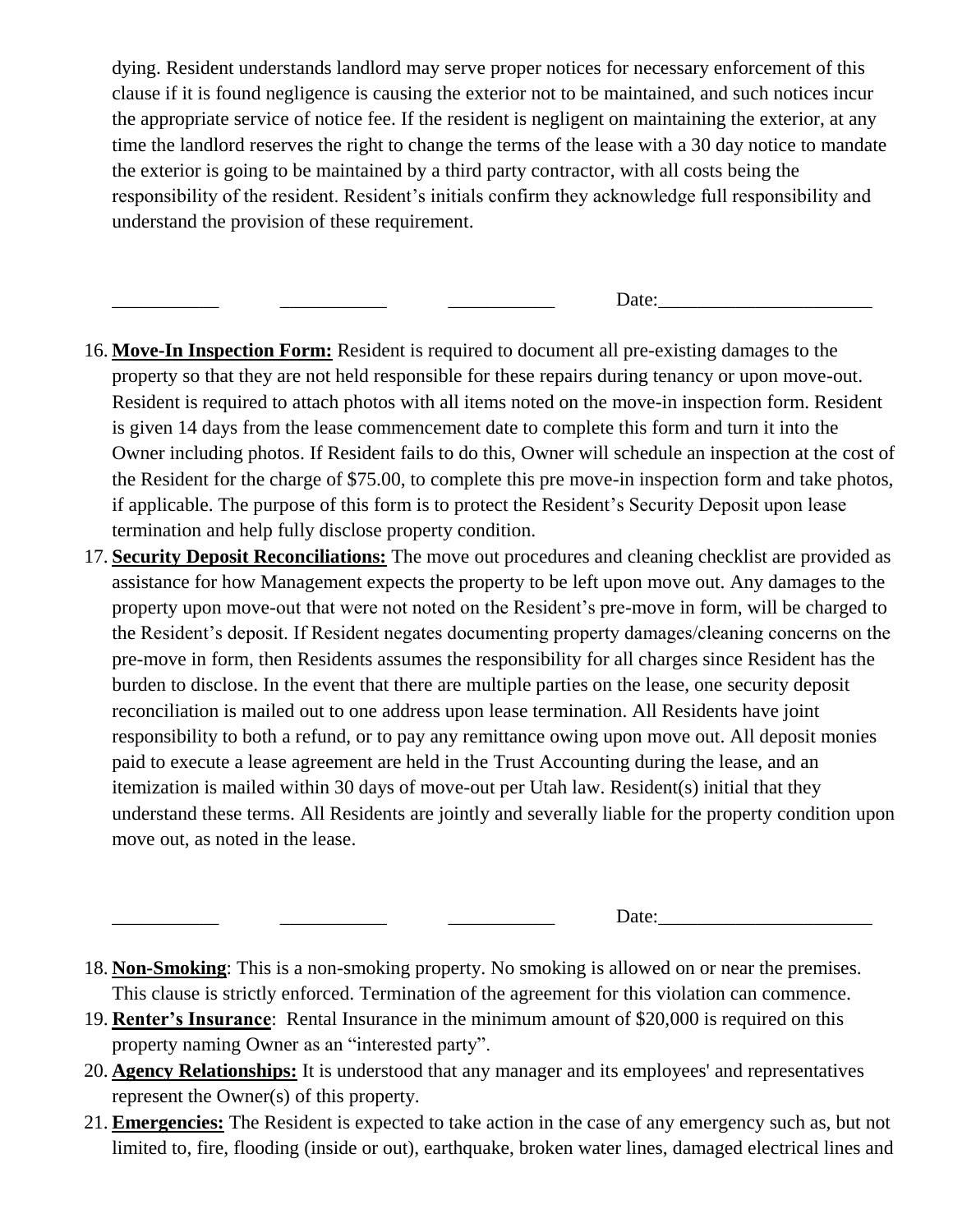other emergency situations. Costs will be distributed pending the identifying of the source of the problem with the agreement of the Resident and the Landlord.

- 22. **Embellishments Requested by the Resident:** Rental rates are based on the property and appurtenance as they currently exist. Any requested embellishments or upgrades such as painting; remodeling; additional fixtures and appliances; changes or updates in floor coverings or carpets; additional fences, landscaping, or sprinkler systems; etc.; shall be negotiated by the Owner with the Resident and agreed to in writing, by addendum, which shall be attached to and made part of this Residential Rental Agreement and House Rules.
- 23. **Early Termination/Buy Out Provision:** If the Resident deems it necessary to terminate this lease prior to its expiration date, the Resident may do so by submitting written notice in advance of such intent. Thirty calendar days' notice is required, as outlined in the Move Out Clause in the contract which means written notice must be given on the 1<sup>st</sup> day of the month to end the lease by the last day of the month. Notice to vacate must be given on the first day of the calendar month with the leases ending on the last day of the calendar month with no proration given. If less than thirty days' notice is given, the lease will end at the end of the next calendar month with no proration. The early termination fee is 2.0x the rent + \$400 marketing fee, due 15 days prior to vacating in the form of certified funds. The early termination paperwork is due at the same time. To verify the unit is clean and there are no unresolved damages that the Resident is responsible for, Management can request an inspection of the unit which is billed to the Resident. Before Resident can terminate early, the balance must be current and there can be no open or unresolved violations. The security deposit cannot be used toward the cost of the early lease termination.
- 24. **Carpet Cleaning Requirement:** In referencing the attached Settlement Charges Guide where it states carpet cleaning is required, upon the termination of this lease agreement, the carpet cleaning is required to be done through a licensed/insured, professional third-party company with a truck mount. The Resident is **not allowed** to rent their own equipment to use including a rug doctor, or a store rented carpet cleaning machine, on the carpeting since those machines damage the fibers in the carpet. The Resident can select to have WRPM complete the carpet cleaning with a professional company with the cost paid from the security deposit. Or the Resident can schedule this to be done, and a copy of the invoice would be due at the time of turning in keys upon move out. If no invoice is turned in, Owner will schedule this service to be completed and the deposit will be charged accordingly. Black light testing is required upon the termination of each lease agreement, and WRPM pays for this cost from the non-refundable portion of each security deposit. If the Resident hires the carpet cleaning to be done by a third-party company but does not turn in the invoice with the keys to Management at the time of move-out, Management will schedule the carpet cleaning to be done and this fee will not be waived. There is no exception to this provision in the lease.
- 25. **Resident Giving Notice to End the Lease:** All rentals contracts are written to convert to a month to month tenancy if the Resident has not signed a renewal or given proper notice to end the lease. Residents must give 30 days written notice to end the lease. All leases only terminate on the last day of the calendar month with no proration, unless the end date in the lease expires on the  $10<sup>th</sup>$  or  $20<sup>th</sup>$  as noted in the Lease End Date Addendum. Accommodations to this clause are declined. Management does not remind the Resident to provide 30 days written notice to end the lease. It is the sole responsibility of the Residents to provide Management 30 days written notice to end the lease.
- 26. **Marketing the Property:** Once Resident has given their 30 day notice to vacate, Owner will